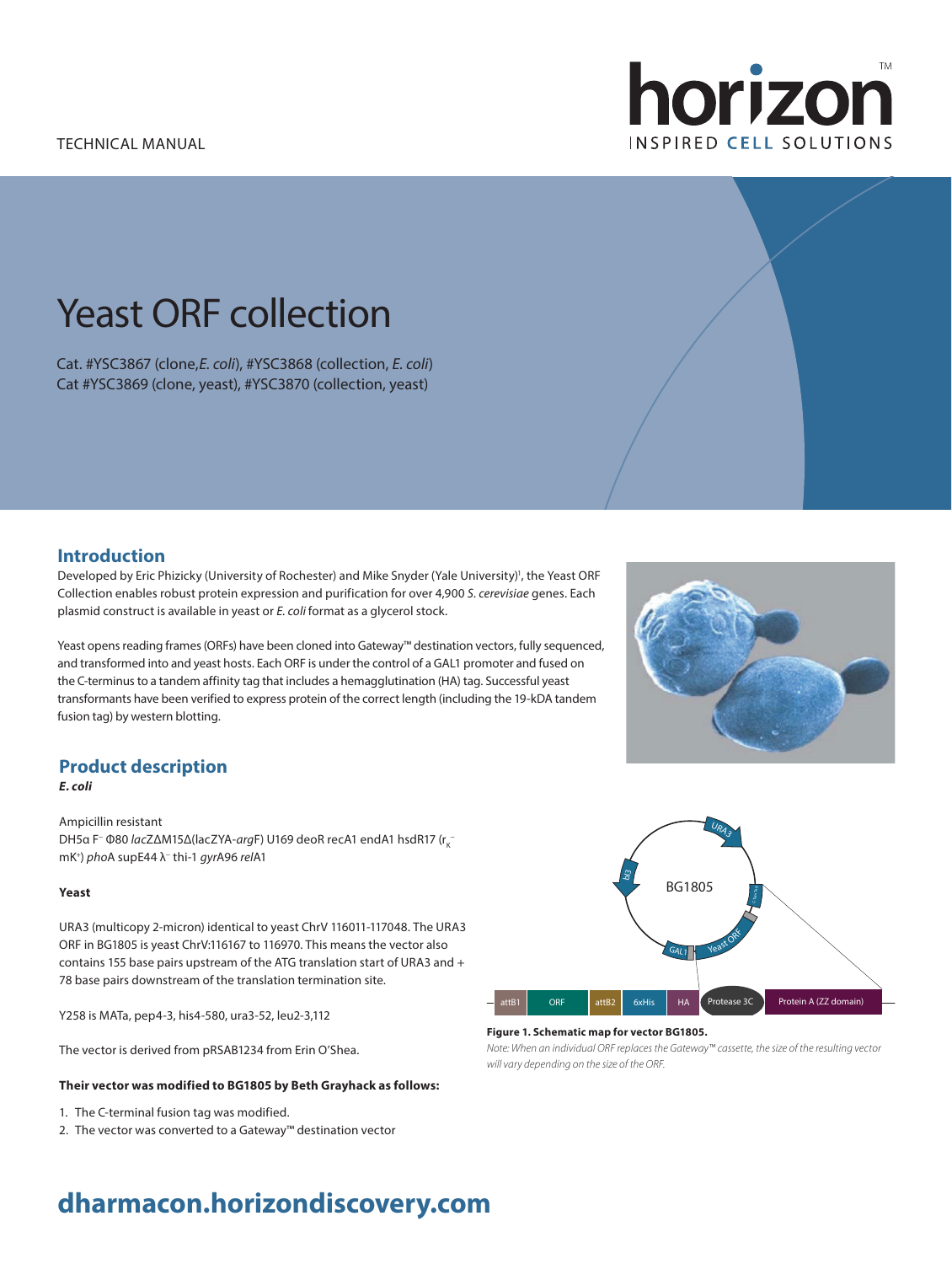

**Figure 2. Information on the C-terminal fusion tag.** Translation: A C-terminal fusion tag is present in the BG1805 vector The Protein A ZZ domain is derived from *Staphylococcus aureus*. The amino acid sequence of the fusion tag is shown below: His6, HA epitope, protease 3C site, ZZ domain.

*Note: This is a translation of the reverse complement of the vector sequence.*

| 6xHis | HA-Epitope        | Protease 3C |                   |
|-------|-------------------|-------------|-------------------|
| .     | GRIFYPY DVP DYA G |             | LEVLFOGP GPSAVDNK |

#### F N K E Q Q N A F Y E I L H L P N L N E E Q R N A F I Q S L K D D P S Q

ZZ-Domain

S A N L L A E A K K L N D A Q A P K V D N K F N K E Q Q N A F Y E I L H

L P N L N E E Q R N A F I Q S L K D D P S Q S A N L L A E A K K L N D A

Q A P K V D A N H Q Stop

#### **Storage**

- 4 °C for up to one week
- –80 °C indefinitely

#### **Growth medium**

Yeast ORF expression ready clones should be grown in SD–ura medium without any antibiotics. Long-term storage of strains should be stored in SD-ura medium containing 15% glycerol.

Grow a liquid culture in SD-ura overnight at 30 °C with shaking. Then, the cells are centrifuged:

- SS34 rotor: 5,000 rpm for 5–10 minutes
- Microcentrifuge: 2 minutes at top speed 3
- Sorval 96-well deep-well plates: 1500–2000 for 10 minutes
- The clear medium is removed and the cells are resuspended in SD-ura. The expression plasmid is selected for by growth in the absence of uracil. The URA3 gene is present on the plasmid and not in the chromosome. Thus, the yeast will not grow in medium lacking uracil if the plasmid is lost. Furthermore, expression of the ORF-fusion protein is repressed in glucose (D in SD and in YPD), so there should be little selection against any clone due to the identity of the ORF in the clone.
- Make a concentrated mixture of solids including yeast nitrogen base, ammonium sulfate and selected amino acids and purine or pyrimidine bases.

#### **Table 1. S powder-ura.**

| Component             | 15 Liters | 60 Liters          |
|-----------------------|-----------|--------------------|
| YNB w/o a.a, w/o A.S. | 25.1 g    | 100.4 <sub>q</sub> |
| Ammonium sulfate      | 75.4 g    | 301.6 g            |
| Isoleucine            | 450 mg    | 1.8 <sub>q</sub>   |
| Valine                | $2.25$ g  | 9.0 g              |
| Adenine               | 300 mg    | 1.2 <sub>q</sub>   |
| Arginine              | 300 mg    | 1.2 <sub>q</sub>   |
| Histidine             | 300 mg    | 1.2 <sub>q</sub>   |
| Leucine               | 450 mg    | 1.8 <sub>q</sub>   |
| Lysine                | 450 mg    | 1.8 <sub>q</sub>   |
| Methionine            | 300 mg    | 1.2 <sub>q</sub>   |
| Phenylalanine         | 750 mg    | 3.0 <sub>q</sub>   |
| Tryptophan            | 300 mg    | 1.2 <sub>q</sub>   |
| Tyrosine              | 450 mg    | 1.8 <sub>q</sub>   |

YNB  $w$ /o a.a,  $w$ /o A.S = yeast nitrogen base without amino acids and without ammonium sulfate Difco: Ref 233520. All aminoacids are L amino acids and obtained from Sigma (98–99% purity).

#### **SD-ura medium, 1 liter**

| S powder-ura      | 7.14q   |
|-------------------|---------|
| Dextrose          | 20q     |
| dH <sub>2</sub> O | to $1L$ |

#### **YPD medium, 1 liter**

| Yeast extract     | 10q             |
|-------------------|-----------------|
| Peptone           | 20q             |
| Dextrose          | 20 <sub>q</sub> |
| dH,O              | to $1 L$        |
| Agar (for plates) | 20 <sub>q</sub> |

The yeast ORF *E. coli* clones are grown in Terrific Broth (TB), with 0.1 mg/mL ampicillin, 30 °C with shaking. For long term storage, strains should be placed in TB medium containing 8% glycerol and stored at –80 °C.

#### **TB medium, 1 liter**

| Tryptone                        | 12 g              |
|---------------------------------|-------------------|
| Yeast extract                   | 24 g              |
| Glycerol                        | 4 mL              |
| KH <sub>2</sub> PO <sub>4</sub> | 2.31 <sub>q</sub> |
| K,HPO                           | 12.54q            |
| dH <sub>2</sub> O               | to $1 L$          |
|                                 |                   |

## **dharmacon.horizondiscovery.com**